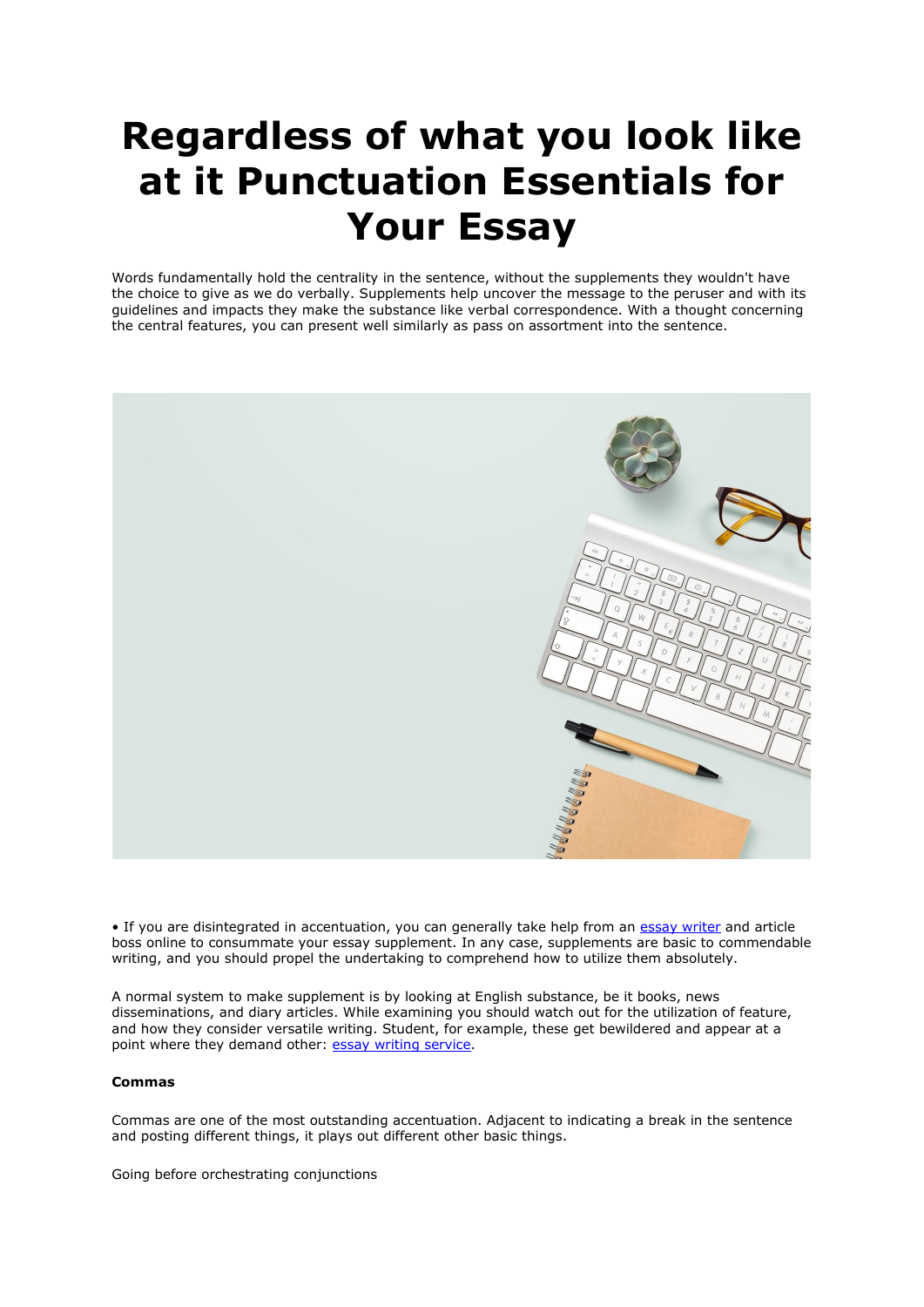While orchestrating blend (for, and, nor, considering the way that, or, yet, so) is utilized to relate two free conditions then there should a comma before the blend.

The tempest was pouring hard over the coastline a front zone, for a hurricane was pushing toward the coast.

Some mistreating conjunctions

Mistreating conjunctions are accomplice words that show a chance of another condition to follow a past one so on the off chance that you face issue simply state [write my essay.](https://www.freeessaywriter.net/) A touch of these conjunctions when beginning a sentence ought to have a comma clearly after, conjunctions, for example, in any case, considering, in this manner, and so forth.

I thought the ride home would be long and exhausting. Regardless, it was astoundingly fun.

# **Colons**

Prior to a synopsis, question, reference, or a model

The colon is utilized to articulate something to your peruser so they can focus in on it.

There are different kinds of supplements: commas, colons, semicolons, and so forth.

To show supplement

The colon can also show an accentuation on the sentence that is to follow.

The academy's wonders were amped up for winning a particular something: the Nobel Prize.

## **Semi-Colon**

To show the relationship between sentences

A semicolon can relate two self-deciding specifications that are connected with one another: one sentence says something contrasting with the accompanying.

His writing was massively improved by the unmistakable online assets; they helped him improve his language and supplement.

To isolate a puzzling once-finished

The prologue to the quick overview will be by the utilization of a colon, while the synopsis things—being bewildering verbalizations—will be separated by semicolons.

## **Emphasis**

To show ownership

Ownership can be appeared by including the 'emphasis s'. There are various rules to follow here:

• Singular subjects: the subject will be trailed by the 'emphasis s'

Roy's nursery glances splendid in the spring, veered from John's, which looks dull.

To show compressions

In formal instructive writing, you ought to dodge withdrawals.